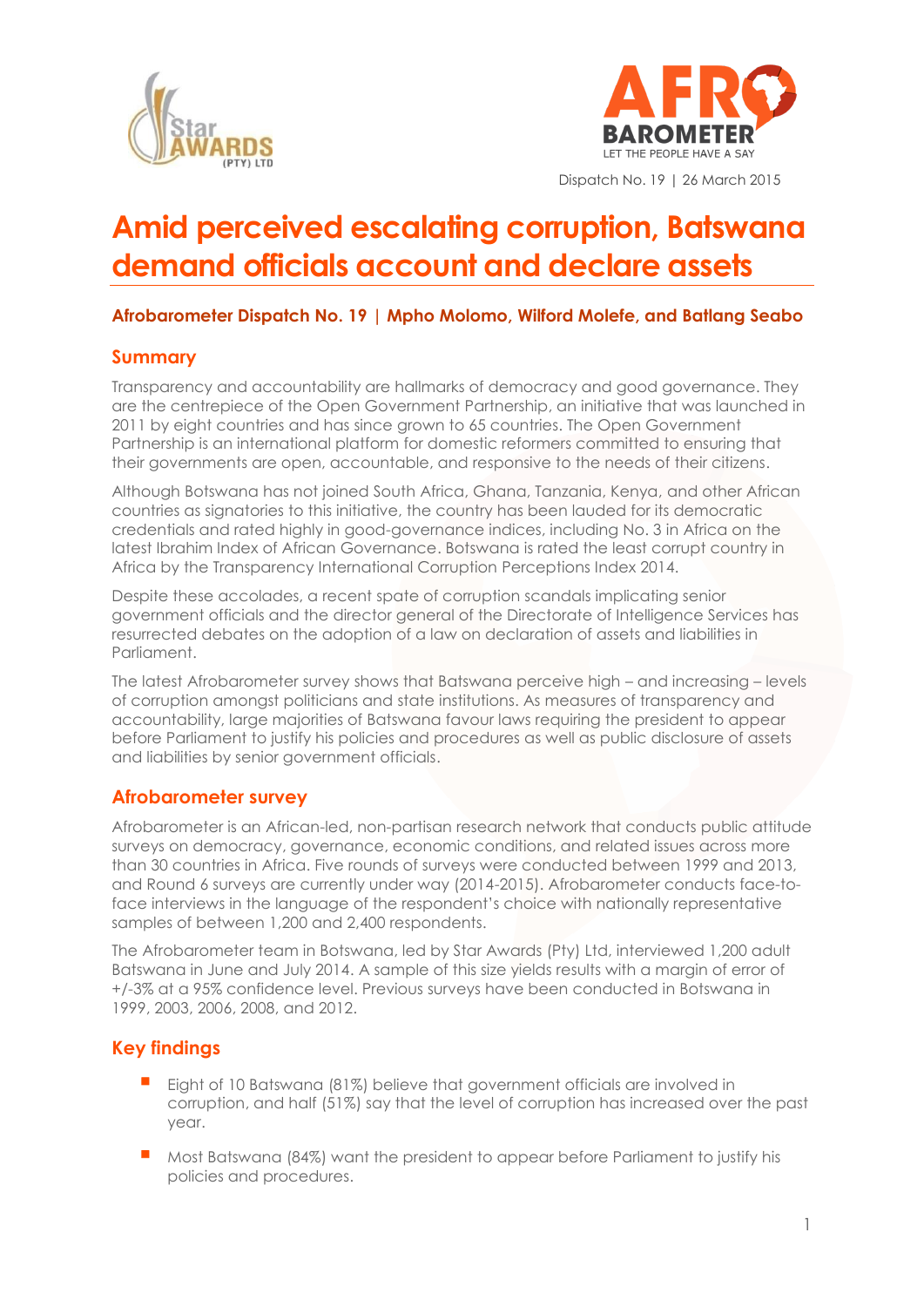

**Three-fourths (75%) of citizens support a law requiring senior government officials,** ministers, members of Parliament (MPs), and the president to publicly declare their assets and liabilities.

# **Perceptions of corruption**

Most Batswana believe that political institutions are involved in corruption, and over time this perception has increased (Figure 1). Four-fifths (81%) of Batswana say that "some," "most," or "all" government officials are involved in corruption, followed by 77% with regard to MPs and local government councillors and 70% with regard to the president and officials in his office.

Increases in perceived corruption are most striking with regard to the office of the president, rising by 29 percentage points (from 41% to 70%) between 2008 and 2014. An increase of 18 percentage points is observed with regard to MPs and local government councillors between 2008 and 2014, while perceived corruption among government officials rose by 13 percentage points.

The level of perceived corruption across all political institutions is higher among urban residents than among semi-urban and rural dwellers (Figure 2).





*Respondents were asked: How many of the following people do you think are involved in corruption, or haven't you heard enough about them to say? (% who say "some," "most," or "all" of them)*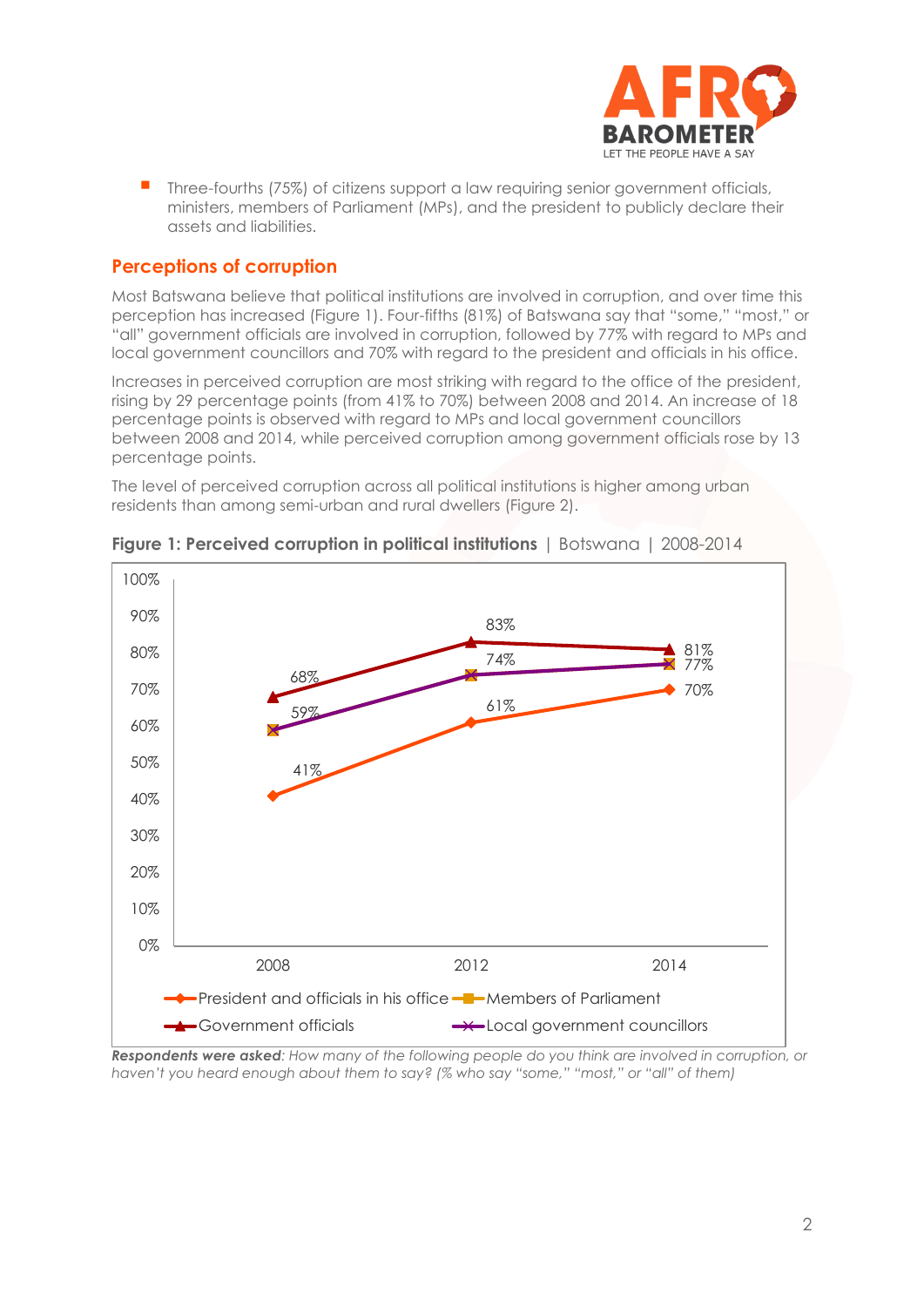





*(% who say "some," "most," or "all" of them)*

Similarly, majorities of Batswana believe that state institutions are involved in corruption (Figure 3). Perceived corruption is highest with regard to the police, possibly because public contact with the police is more frequent than with other state institutions: 81% of respondents say that "some," "most," or "all" of the police are corrupt. Two-thirds (68%) say that the Botswana Unified Revenue Service (BURS) is corrupt, and 62% perceive corruption among judges and magistrates. Public perceptions of corruption among state institutions have been increasing since 2008, recording 20-percentage-point jumps with regard to the BURS and the judiciary. Perceived corruption in state institutions is highest among urban residents (Figure 4).



**Figure 3: Perceived corruption in state institutions** | Botswana | 2008-2014

*(% who say "some," "most," or "all" of them)*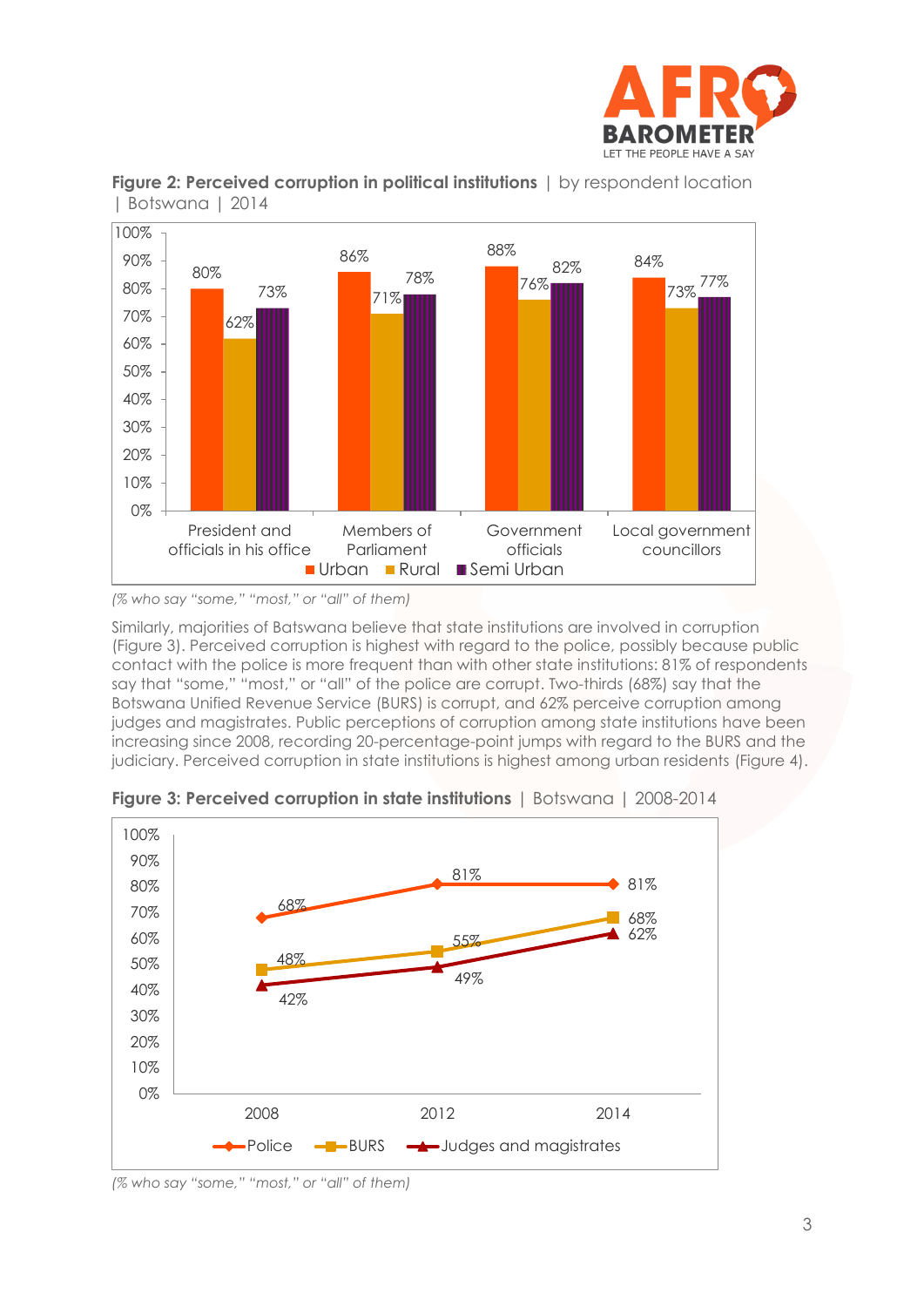





*(% who say "some," "most," or "all" of them)*

Half (51%) of Batswana say that the level of corruption has increased "a lot" or "somewhat" over the past year, while 23% say that it has decreased and 14% say it has stayed the same (Figure 5).



**Figure 5: Change in perceived level of corruption** | Botswana | 2014

*Respondents were asked: In your opinion, over the past year, has the level of corruption in this country increased, decreased, or stayed the same?*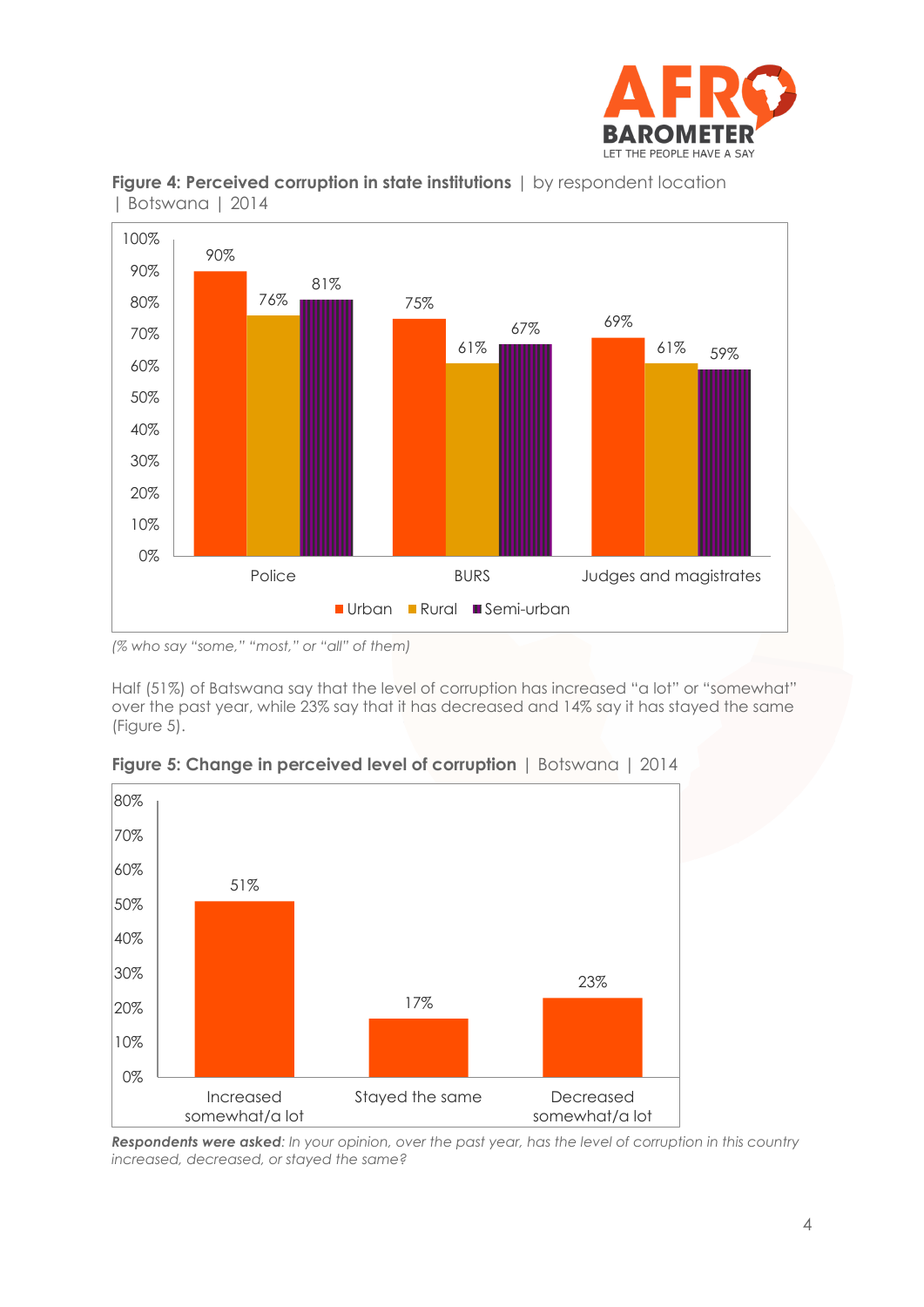

# **Accountability and transparency**

Accountability and transparency are pillars of a functioning democracy, requiring officials to be open and responsible for their actions. In Botswana, the president is a member of the National Assembly, entitled to speak and vote in Parliament. The Constitution of Botswana vests sweeping executive powers in the presidency, amongst others the power to make key appointments and take certain decisions without consultation, but it is silent on whether the president should appear before Parliament to justify his policies. On some occasions the president absents himself from parliamentary proceedings, sparking debate over whether he undermines the institution of Parliament and suggestions that he should answer questions from MPs, as is done in other democracies (e.g. in South Africa, where the president is required by law to answer questions in the National Assembly at least four times a year).

## *Accountability to Parliament*

Most Batswana (84%) want the president to justify his policies and procedures to Parliament, while a mere 6% disagree with the idea (Figure 6).



**Figure 6: Views on whether president should account to Parliament** | Botswana | 2014

*Respondents were asked: Recently, there have been a number of suggestions to change some laws in order to improve government accountability. Please tell me whether you agree or disagree with the following statement: The law should require the president to regularly appear before Parliament to answer questions from MPs?*

#### *Declaration of assets and liabilities*

In terms of support for requiring ministers, MPs, and other senior government officials to publicly declare their assets and liabilities, three-fourths (75%) of Batswana "agree" or "strongly agree" with the introduction of such a law (Figure 7). Only 16% oppose such a law.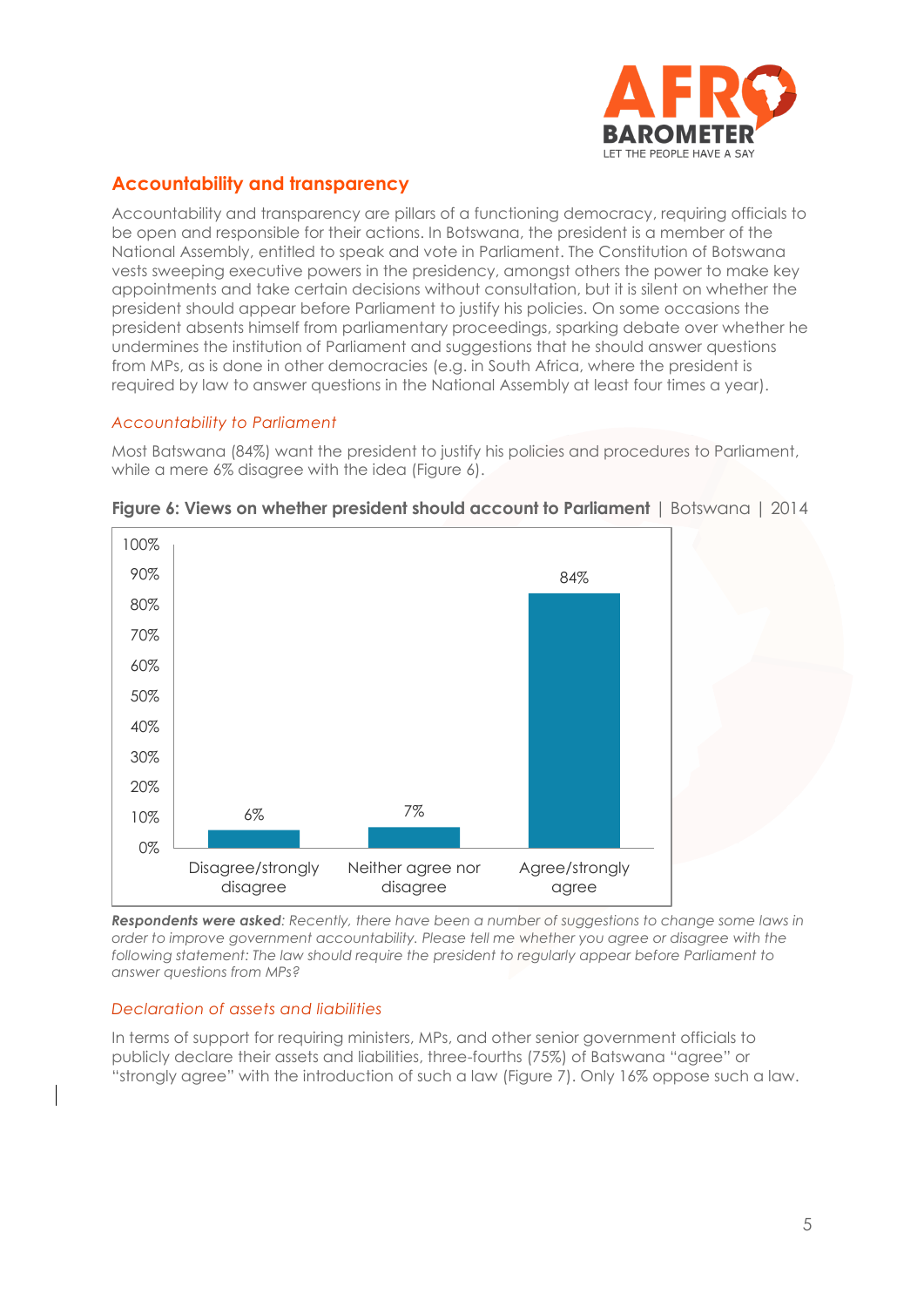



#### **Figure 7: Declaration of assets and liabilities**| Botswana | 2014

*Respondents were asked: Recently, there have been a number of suggestions to change some laws in order to improve government accountability. Please tell me whether you agree or disagree with the following statement: The law should require ministers, members of Parliament, and other senior government officers to declare their assets and liabilities upon assuming office?*

### *Holding public officials accountable for job performance*

In a representative democracy like Botswana, "vertical accountability" gives voters the power to hold elected officials accountable for the performance of their jobs. In contrast, "horizontal accountability" ensures that leaders/institutions hold one another accountable. In an ideal democratic set-up, voters should have the power to recall incompetent leaders. In Botswana, this power is limited to elections, when voters can replace incompetent leaders, although mediocre leaders may still return to office by winning elections or through presidential special election dispensation. Only one-third (33%) of Batswana see it as the responsibility of voters to ensure that, once elected, MPs do their jobs (Figure 8). This is a decrease of 9 percentage points from 2012. A larger proportion (38%) assign this responsibility to the president.



## **Figure 8: Responsibility for holding MPs accountable** | Botswana | 2014

*Respondents were asked: Who should be responsible for making sure that, once elected, members of Parliament do their jobs?*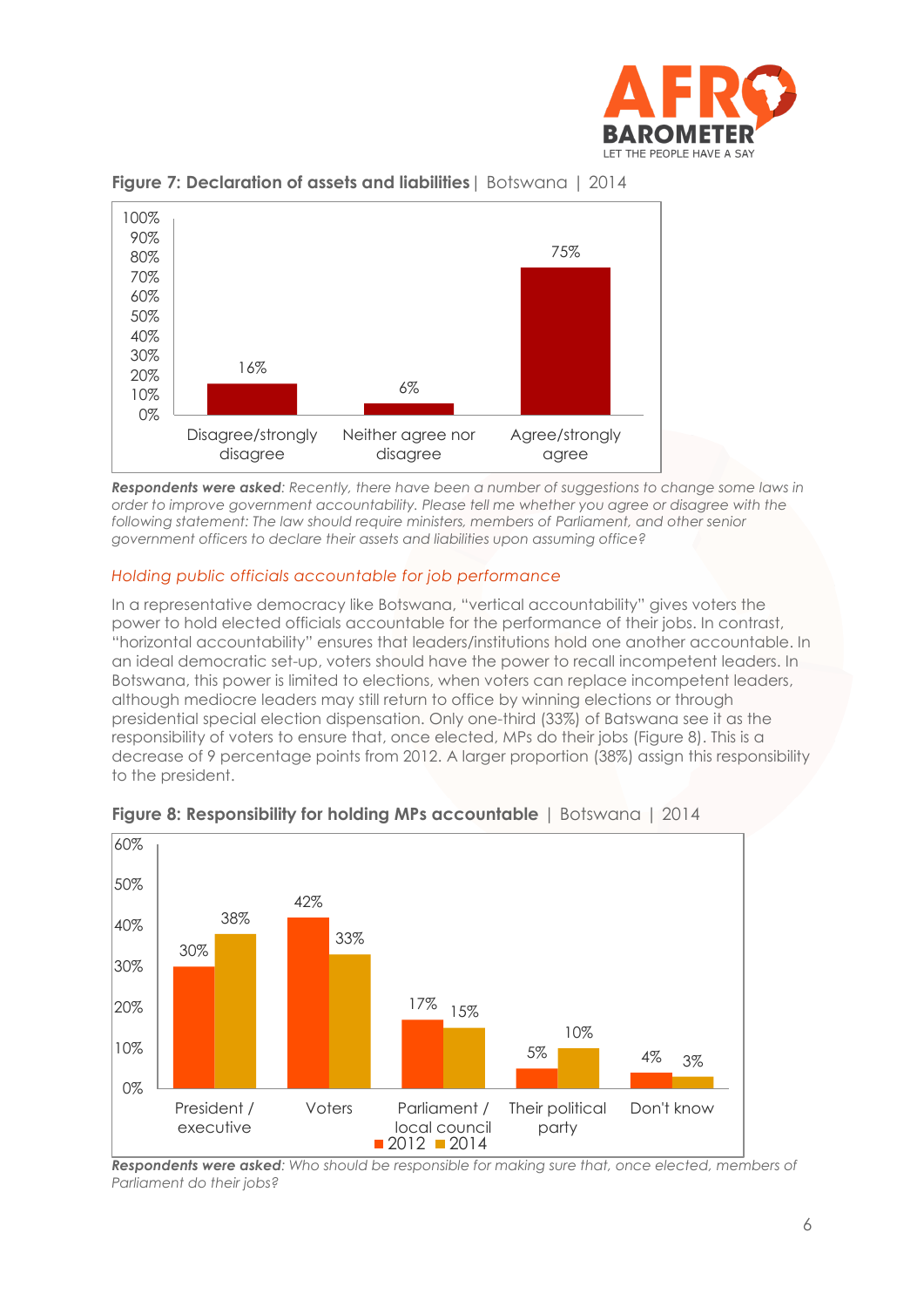

Similarly, the proportion of respondents who say that it's voters' responsibility to ensure that local councillors do their jobs declined from 44% in 2012 to 38% (Figure 9).



**Figure 9: Responsibility for holding councillors accountable** | Botswana | 2014

*Respondents were asked: Who should be responsible for making sure that, once elected, local government councillors do their jobs?*

With regard to the president, 37% of Batswana say it's the voters' responsibility to ensure that the chief executive does his job (Figure 10). About one-fourth of respondents apportion the responsibility to Parliament and local councils (23%) or to the president himself (25%).



**Figure 10: Responsibility for holding the president accountable**| Botswana | 2014

*Respondents were asked: Who should be responsible for making sure that, once elected, the president does his job?*